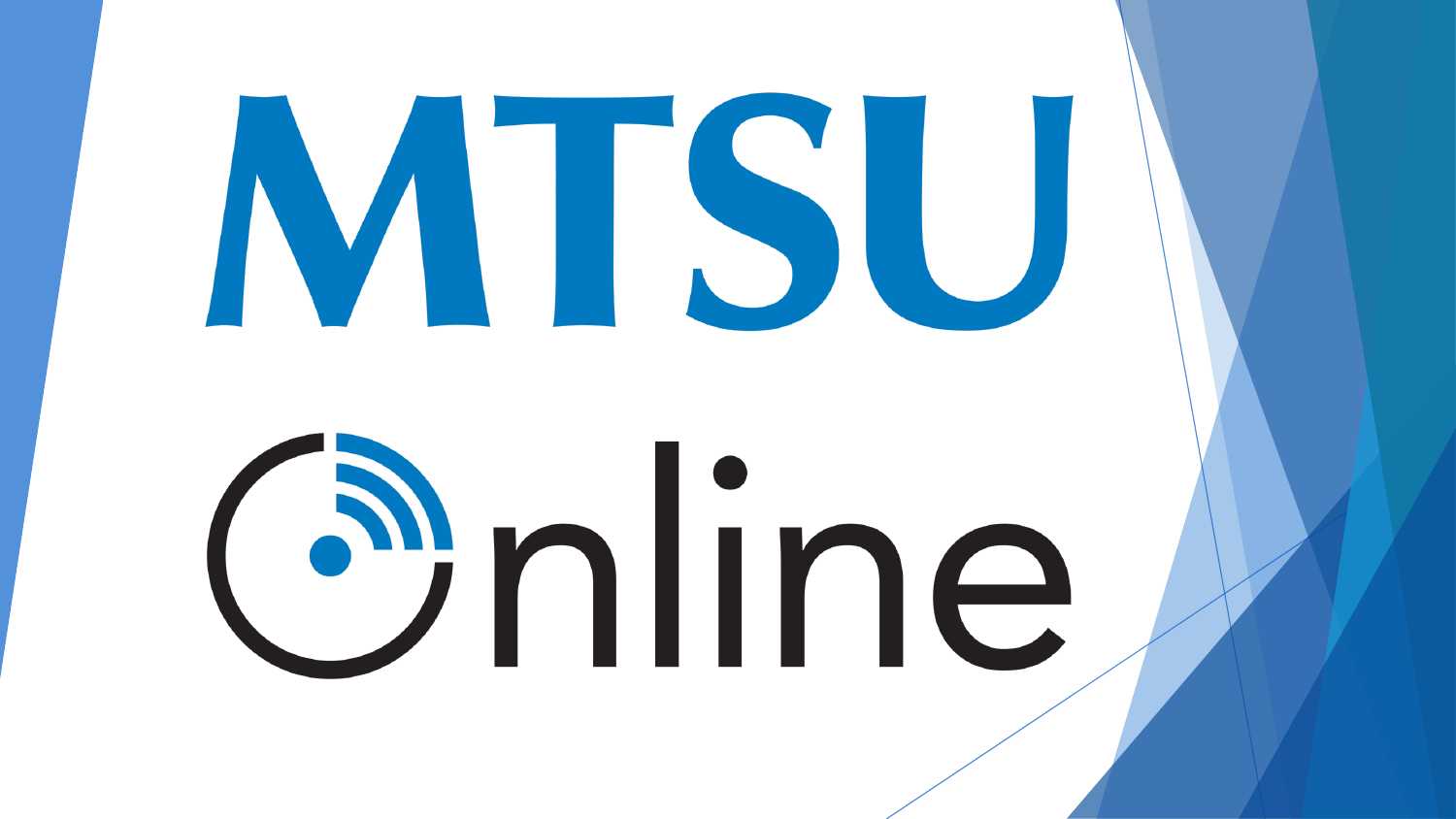# D2L Basics

Orientation to the Tools for Success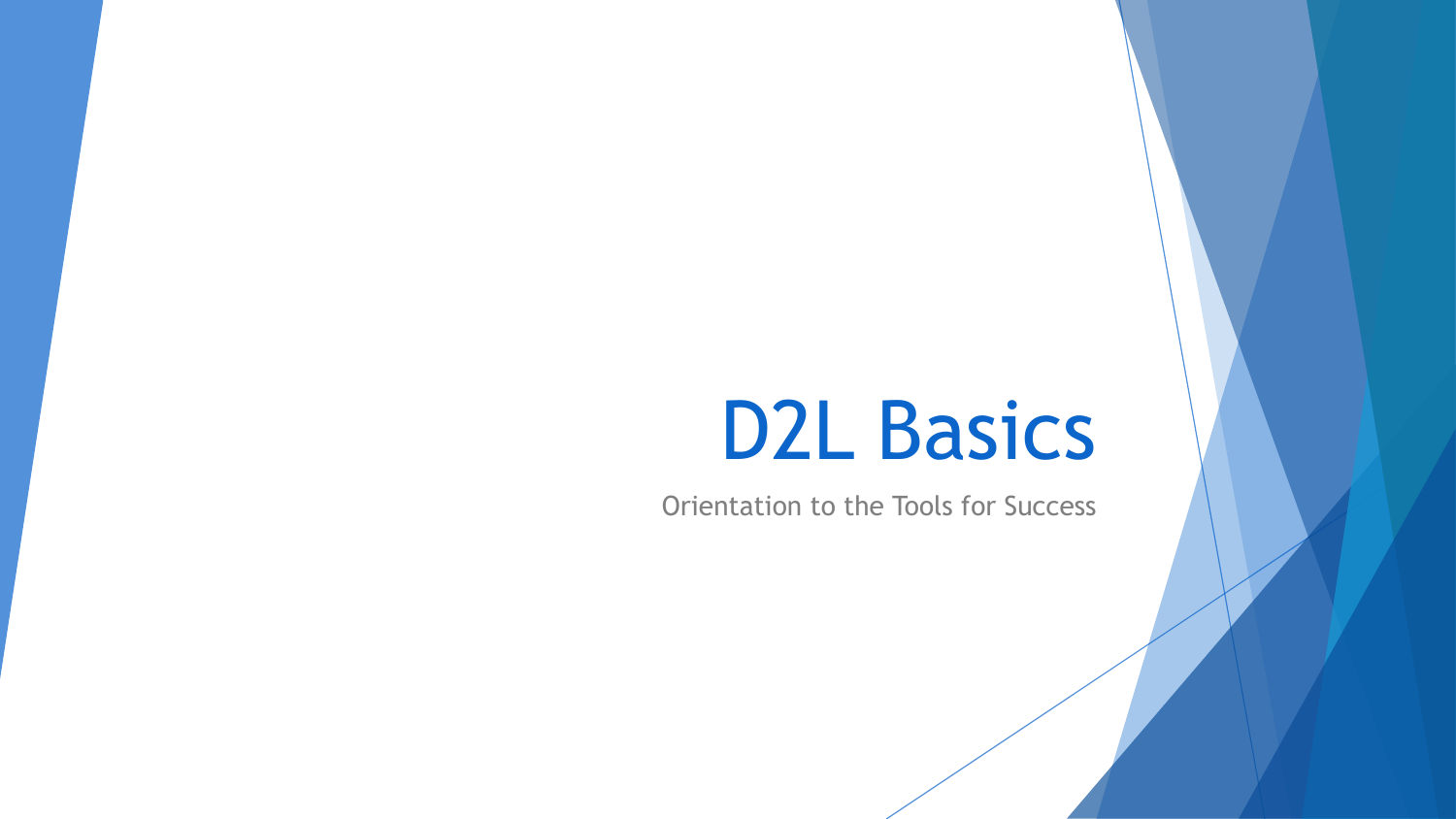## D2L Tools: Table of Contents\*\*

### **Click on the Link Below to Go Directly to that Topic:**

- [News/Announcement Tool and Widgets](#page-3-0)
- [Your D2L Calendar/Course Schedule](#page-4-0)
- **[Checklists](#page-5-0)**
- **[Discussions](#page-6-0)**
- [Uploading Images](#page-7-0)
- [Quizzes/Exams](#page-8-0)
- [Submitting Assignments to Dropbox](#page-9-0)
- [Verifying Your Dropbox Submission](#page-10-0)
- [Viewing Feedback](#page-11-0)
- Pulse [the D2L App](#page-12-0)
- [D2L Help & the ITD Help Desk](#page-13-0)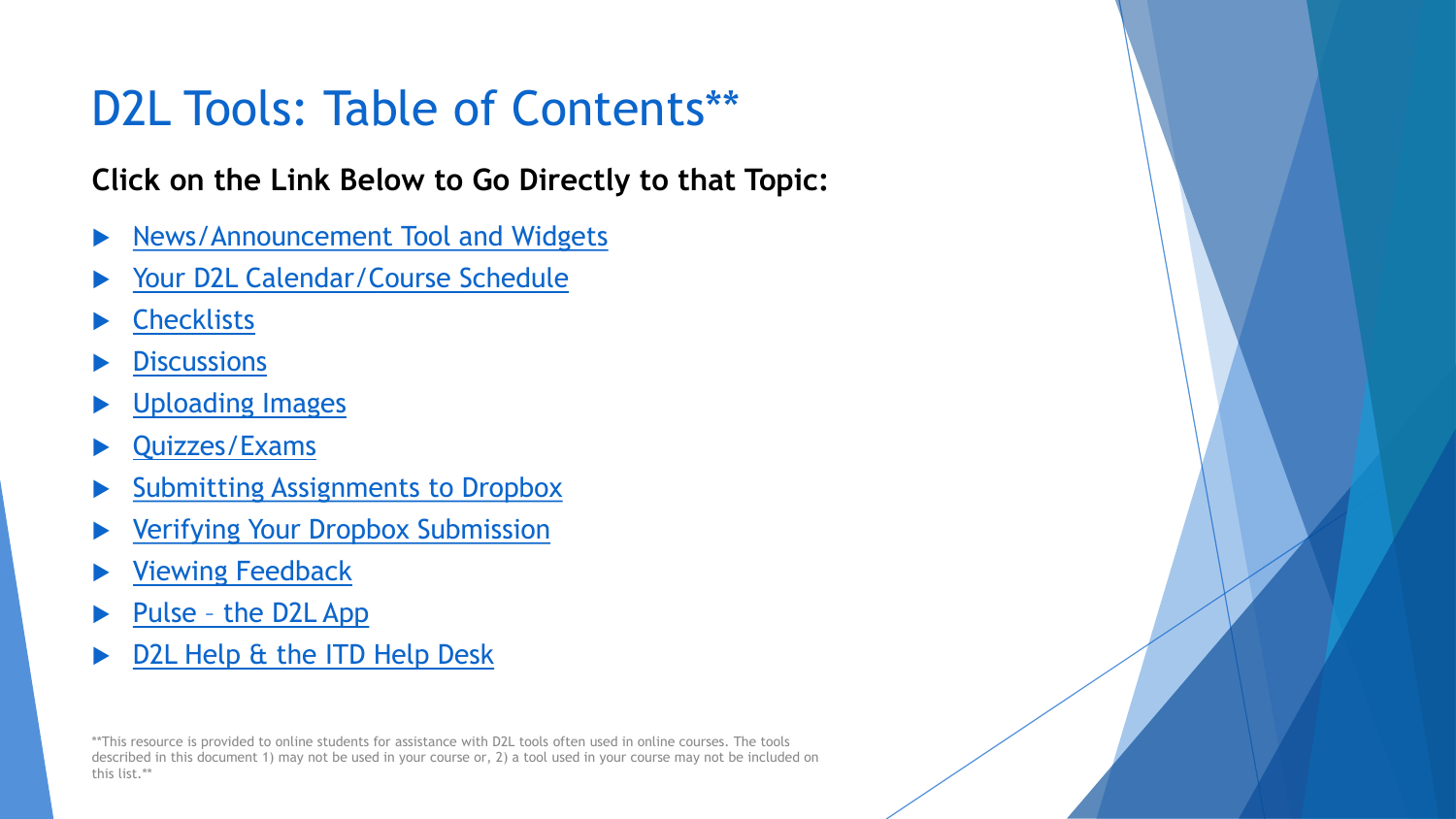### <span id="page-3-0"></span>News/Announcements and Widgets

### **What is this tool and why is it important?**

- ➢ After selecting your course, on your course homepage, any News/Announcements from your instructor will appear this page. Instructors use this D2L tool for many of the following reasons:
	- Introduction to the course
	- ➢ Module/Topic introductions
	- $\triangleright$  Important dates, instructions, or reminders
	- $\triangleright$  Information from your instructor pertinent to the materials being covered
	- $\triangleright$  Instructor availability if different from the syllabus
- Widgets may be used on the course homepage in order to highlight important information such as the course syllabus, instructor contact info, and your calendar.
- $\triangleright$  After checking for News/Announcements, click on the Content tab at the top left of the page on the navbar to access the content for your course.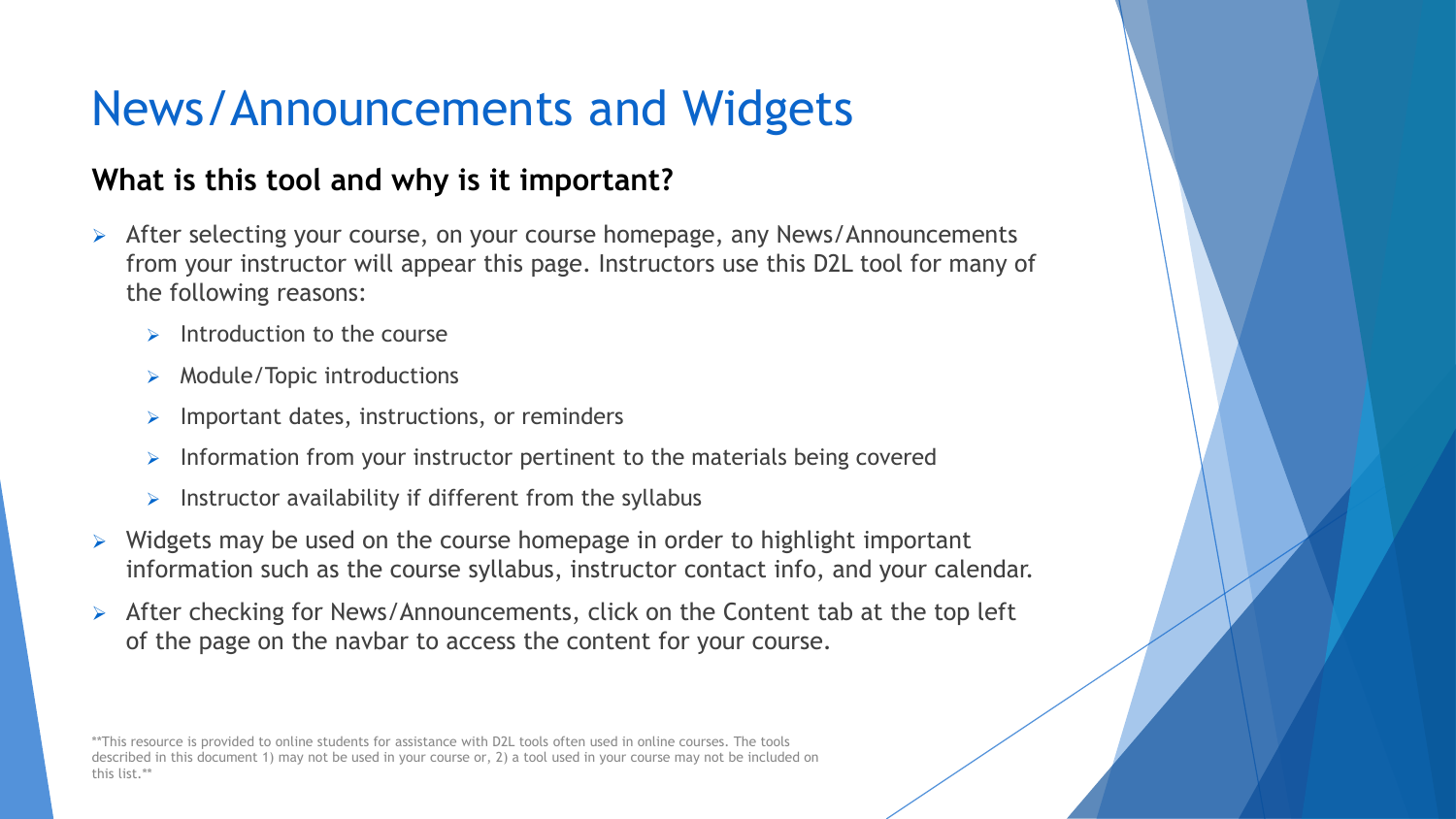### <span id="page-4-0"></span>Your D2L Calendar/Course Schedule

#### **Is there a calendar to keep track of when things are due?**

- $\triangleright$  If your instructor has set due dates in D2L, you will see these dates on the course calendar. This may be found in 3 ways:
	- ➢ On your course homepage scroll down until you see the Calendar widget on the bottom or right side of the page.
	- $\triangleright$  On your course homepage or the content page under the Communication dropdown menu on the navbar, you can also select Calendar and you will be redirected to the calendar for the course.
	- $\triangleright$  On the Content page, you can view upcoming events by choosing the Course Schedule option on the left side of the page. You can choose to organize your calendar by day, week, month, or as items in a list. You can also choose to view all events or filter your calendar with the options listed. Be mindful that your calendar keeps track of dates for all courses you are registered for that use this D2L tool.
- $\triangleright$  As a student, you can also add tasks you need to remember for your course by accessing the calendar via the Communication dropdown, then scrolling to the Task dialogue box (on the bottom right) and typing in a task in the "add a task" dialogue box.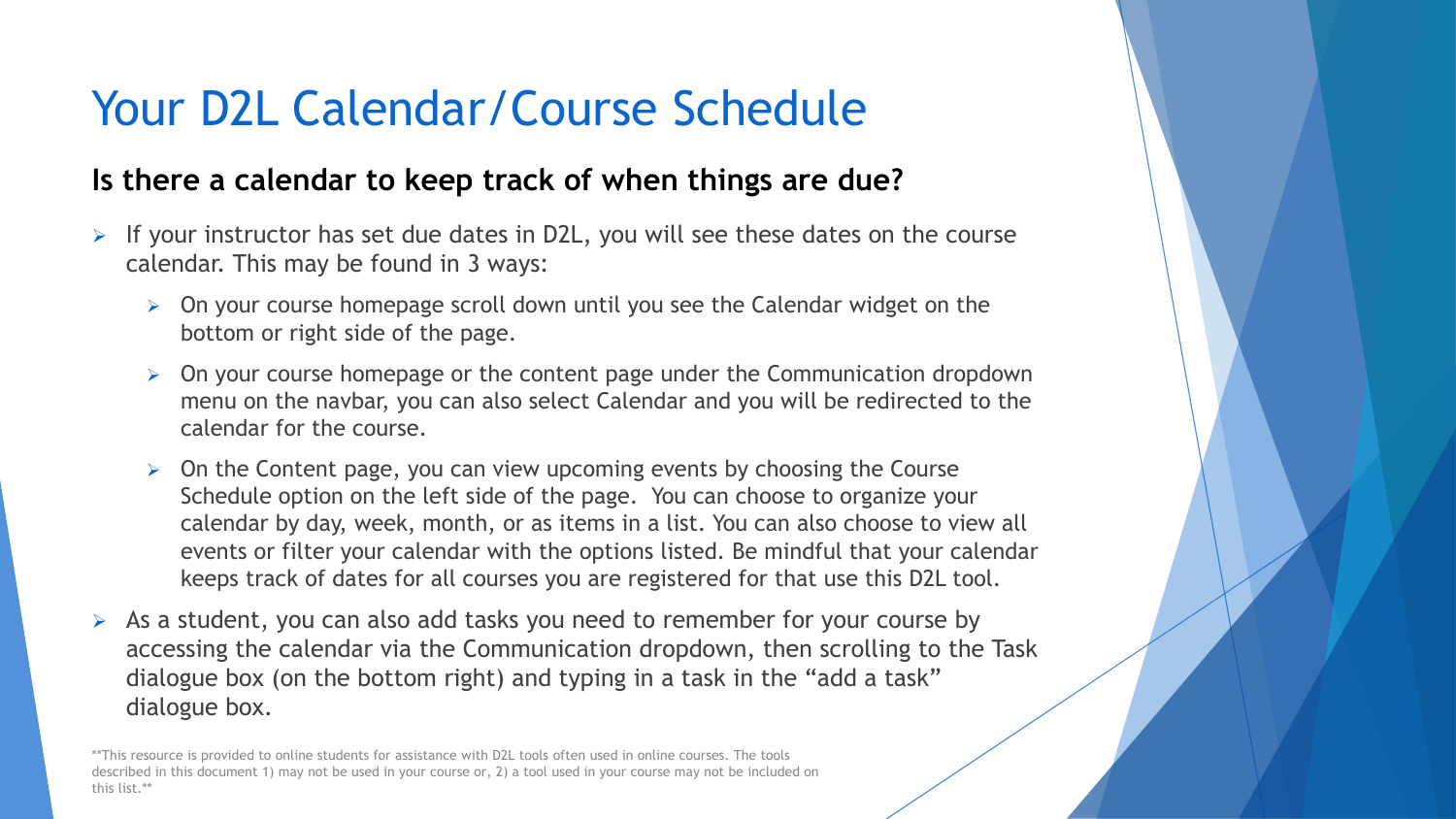### <span id="page-5-0"></span>**Checklists**

### **What is the checklist tool and why should I use it?**

- $\triangleright$  Checklists, when used by instructors, are a great way to see the expectations for each module in your course.
- $\triangleright$  Checklists state each task required of the student for that module regardless of type (i.e., required readings, viewings, discussions, assignments, etc.)
	- $\triangleright$  For maximum benefit, you should proceed through each task in the checklist in the order in which it is listed.
	- $\triangleright$  As you complete each task be sure to check off that item in your checklist, thereby helping you keep track of what you have or have not completed for that module.
- $\triangleright$  The checklist is there to help you stay organized, to assist in making sure that all items are completed in the order determined by the instructor, and to aid in adherence to due dates and deadlines, which are listed in your course calendar.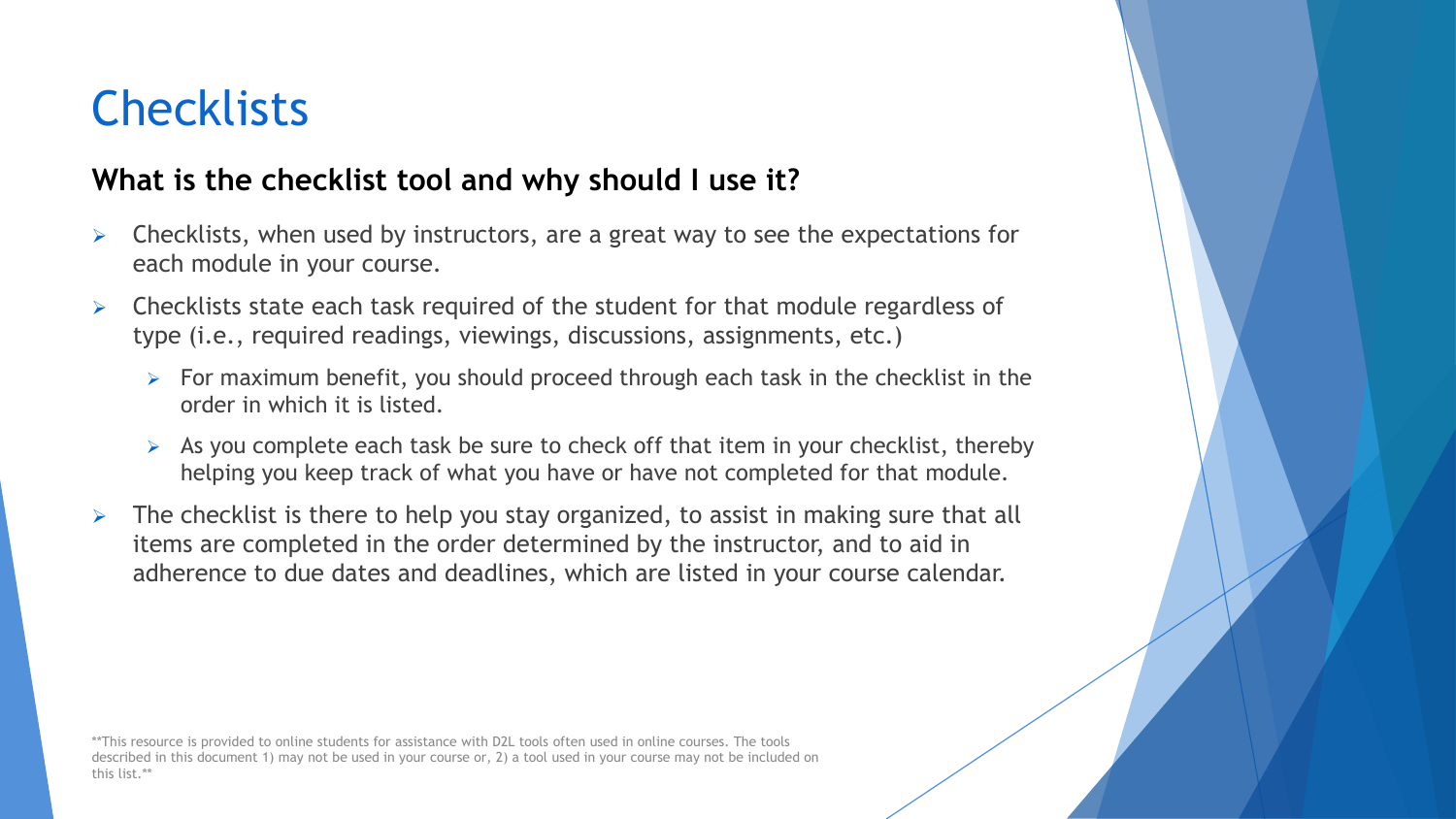### <span id="page-6-0"></span>**Discussions**

### **How do I post and reply to discussions?**

- $\triangleright$  To access discussions, you many select the discussion from the content page, or click on the Assessments or Communication dropdown menu on the navbar and then select the discussions link.
- $\triangleright$  You should see discussion topics posted by the instructor. When posting your initial response, in most instances, you will need to start a thread for that topic before seeing your fellow peers posts. For your initial post:
	- $\triangleright$  Click on the topic and then click Start a Thread.
	- ➢ Enter your Subject
	- $\triangleright$  Enter your response. It is always encouraged that you write your responses in another location then copy/paste into D2L – you do not want to have technology eat your responses (it is VERY rare, but it happens).
- $\triangleright$  When you are ready to submit, click post.
- To respond to a post, find who you would like to reply to and click reply to thread, then follow the directions as with initial postings. *You should NEVER post a reply by starting a new thread.*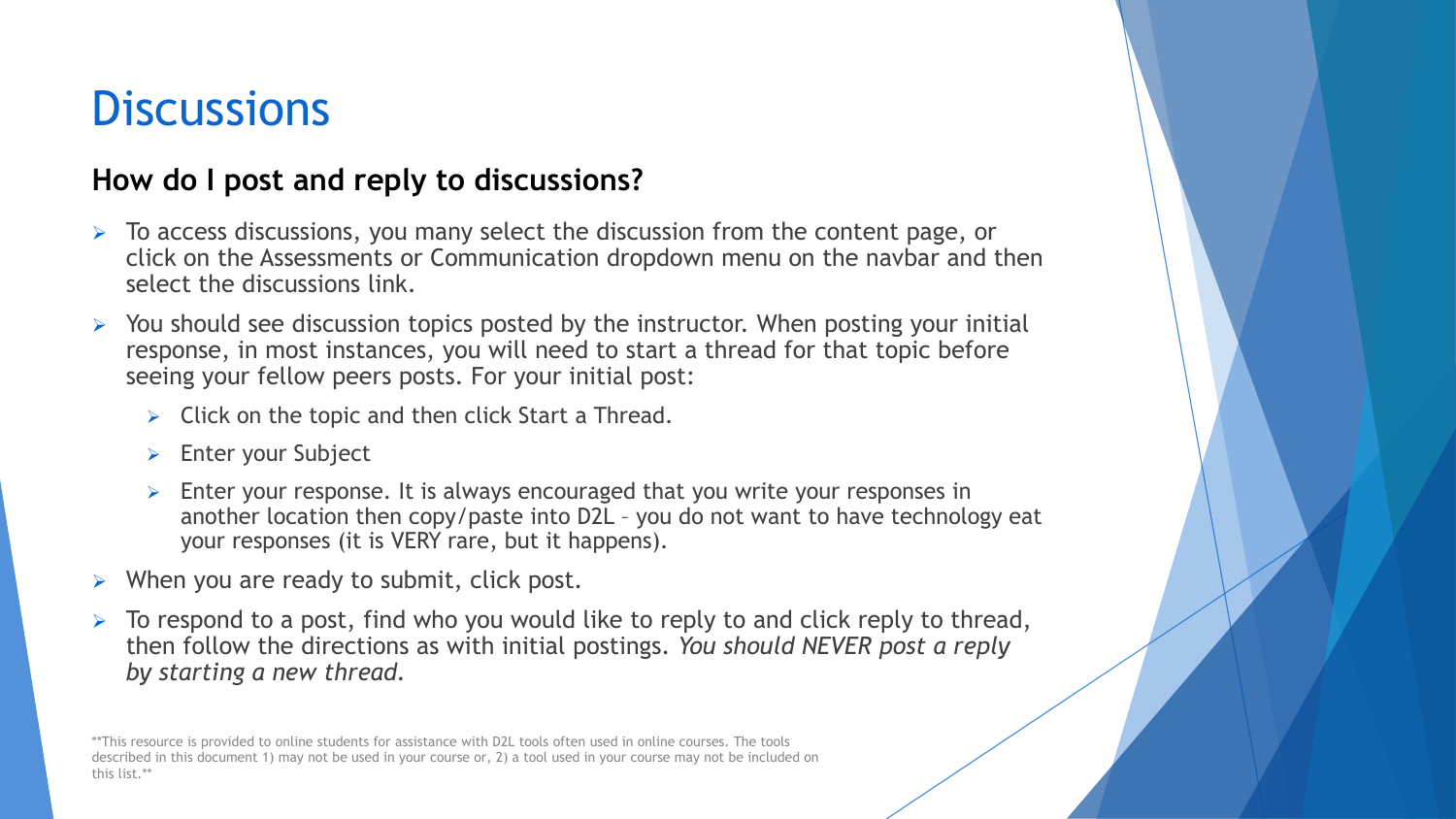# <span id="page-7-0"></span>Uploading Images

### **What is the easiest way to upload an image?**

- $\triangleright$  D2L allows for easy submission of images. Faculty may use this option for discussion postings or assignments
- $\triangleright$  If you are asked to submit an image as part of an assessment in a course, you can take the photo with your phone then upload that photo to your computer. Once uploaded to your computer do the following:
- $\triangleright$  In the submission box for the assessment (regardless of type):
	- $\triangleright$  Select the camera icon
	- ➢ Select my computer
	- $\triangleright$  You can drag & drop your photo in the upload box or select the upload button, choose your photo from your computer and hit "add"
	- $\triangleright$  In the "provide alternative text" prompt select the "image is decorative" box. Your photo should appear in the submission box.
- You may also upload your image as a URL. After selecting the camera icon enter the URL of the photo and select "Add."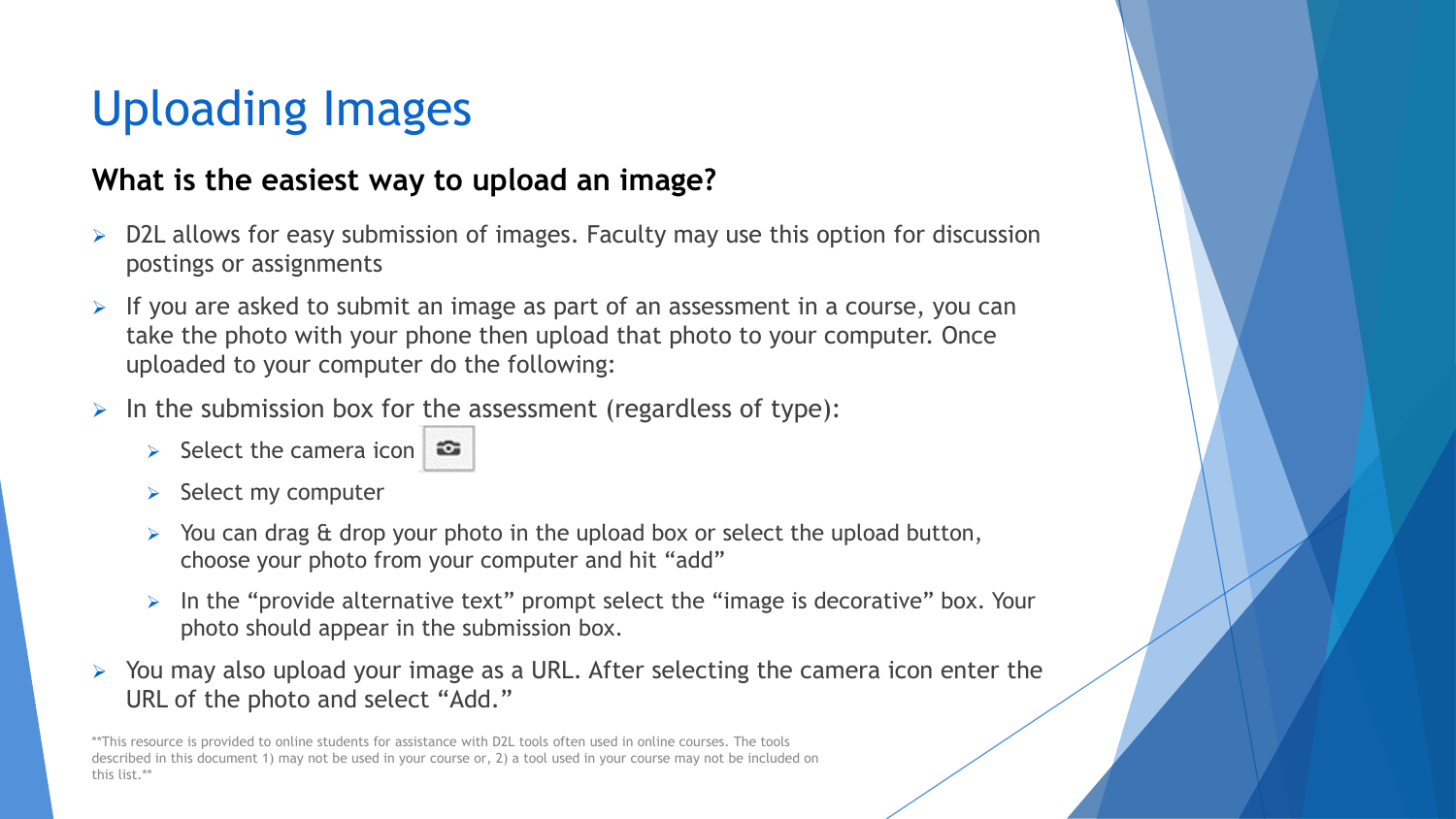### <span id="page-8-0"></span>Quizzes/Exams

#### **How do quizzes and exams work?**

- ➢ Click on the Quiz on the Content page, or click the Assessments dropdown menu on the navbar and then select the Quizzes link.
- $\triangleright$  Once on the quizzes page, select the quiz/exam you need to take.
- Read the instructions and details for the quiz/exam and when you're ready to begin, click Start Quiz.
	- $\triangleright$  Many quizzes/exams have time limits. As you progress through the quiz, be mindful of this.
- When you are ready to submit the quiz/exam, click submit quiz.
- To view your quiz attempt:
	- $\triangleright$  Select the dropdown menu next to the quiz in which you want to view your attempt
	- $\triangleright$  Select Submissions, then
	- $\triangleright$  Select the attempt you want to view

<sup>\*\*</sup>This resource is provided to online students for assistance with D2L tools often used in online courses. The tools described in this document 1) may not be used in your course or, 2) a tool used in your course may not be included on this list.\*\*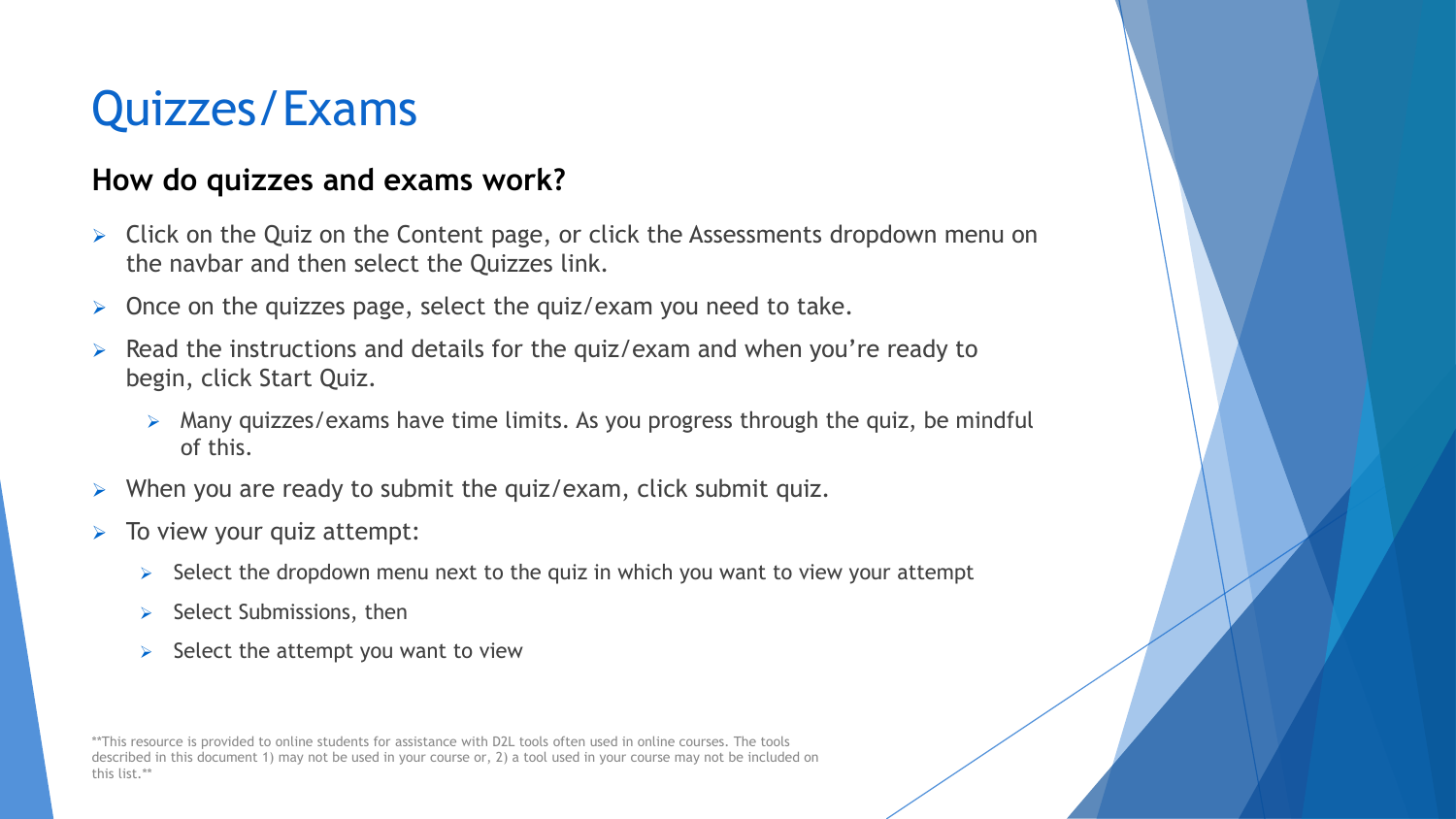# <span id="page-9-0"></span>Submitting Assignments to Dropbox

### **How do I submit my work the dropbox?**

- $\triangleright$  Click on the Assessments dropdown menu on the navbar and then select the Dropbox link.
- $\triangleright$  On the Dropbox page, click on the submission folder you want to submit to; the name of the submission folder should correspond to the name of the assignment you are wanting to submit.
- $\triangleright$  Click Add a File to browse for the file(s) you want to submit. (You may have multiple files to submit.).
	- $\triangleright$  Click the Upload button and select the file(s) you want to submit.
	- $\triangleright$  Then click Add. You should now see your selected file(s) listed. Enter any comments you want to include with your submission in the comments dialogue box.
- ➢ Click Submit. You *must* click submit to complete the submission of your selected file(s).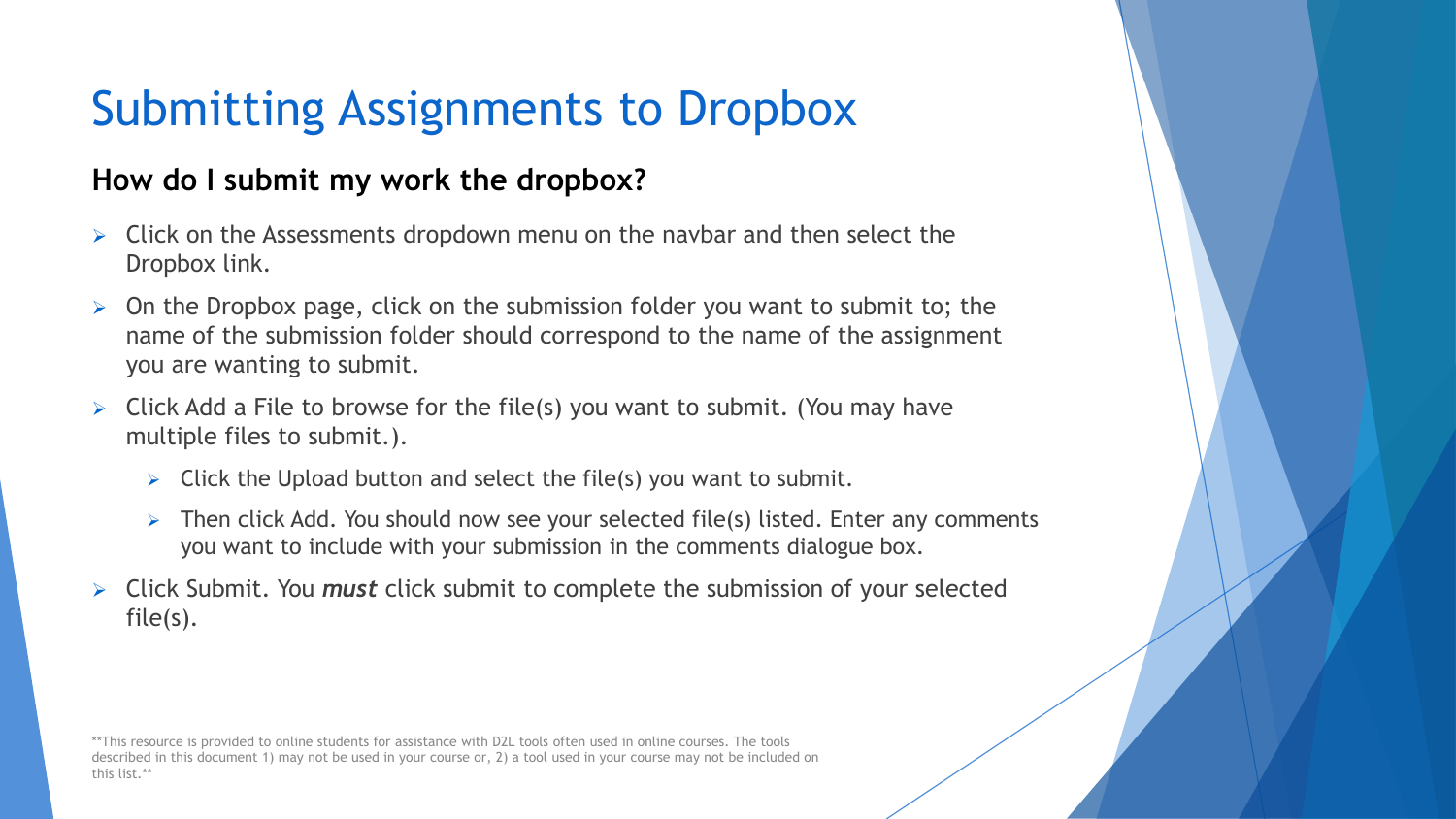# <span id="page-10-0"></span>Verifying Your Dropbox Submission

#### **How do I know my submission was received?**

- $\triangleright$  You should receive a dropbox submission to your course email receipt if you submitted your assignment correctly.
- $\triangleright$  You can also view your dropbox history for any submission folder by selecting the View History button on the dropbox page.
- $\triangleright$  From this page, you can view the following information for each dropbox folder:
	- $\triangleright$  Completion Status what did you submit
	- $\triangleright$  Score the score received on the assignment
	- $\triangleright$  Evaluation status lists the feedback given to you and whether or not you have read that feedback
	- $\triangleright$  Due Date the date the assignment is/was due.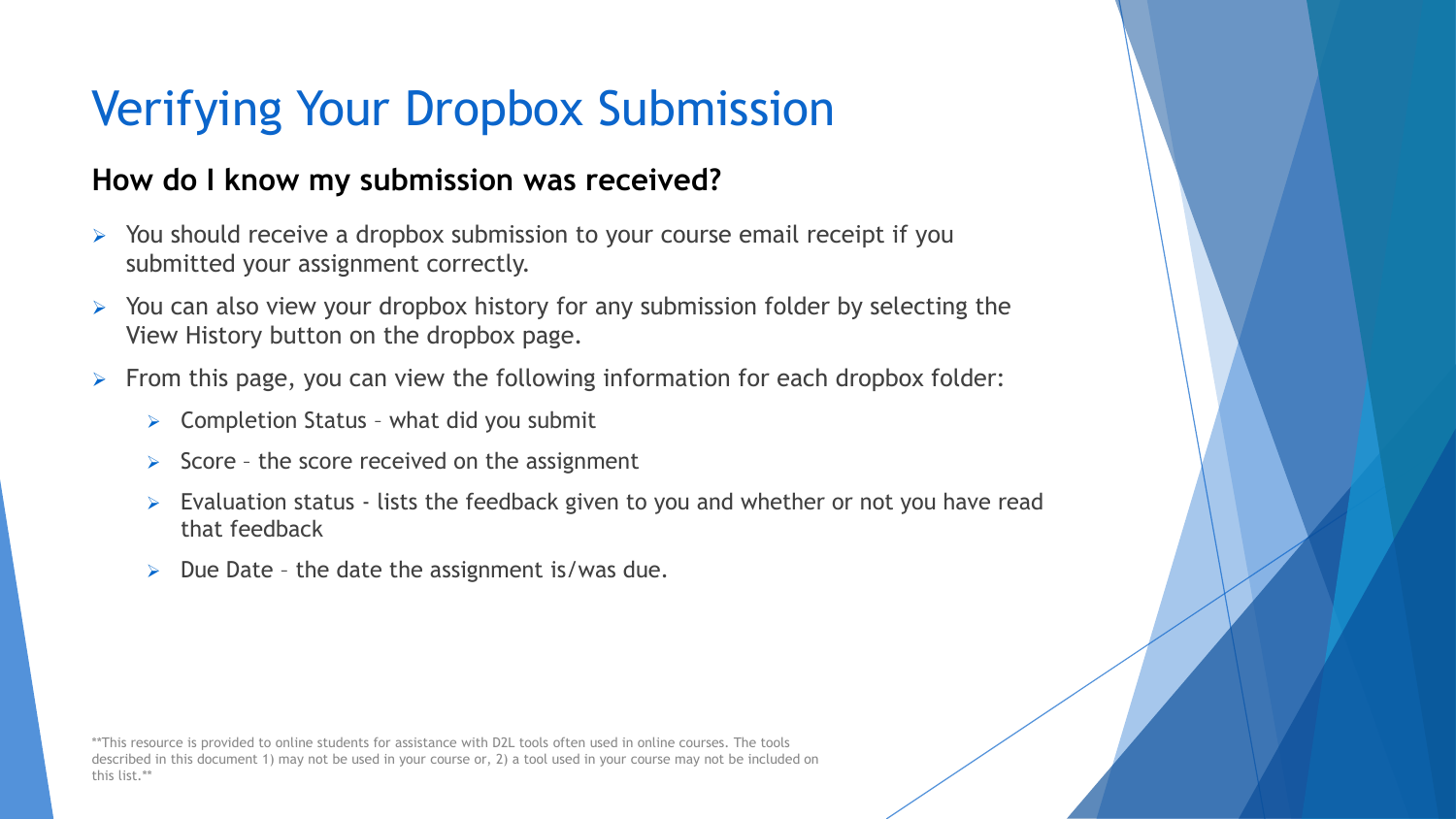# <span id="page-11-0"></span>Viewing Feedback

### **Why access instructor feedback and how do I access it?**

- $\triangleright$  Feedback is a part of the learning process. It is provided so you have the opportunity to see in what you are excelling and what needs improvement.
- ➢ Feedback may also include specific instructions from your Instructor about your submission.
- $\triangleright$  To access your feedback:
	- $\triangleright$  Click on the assessments dropdown menu and select the dropbox link, then select the unread link in the evaluation status column of the assignment for which you want to view the feedback.
	- $\triangleright$  Click the Done button when you have finished reading your feedback.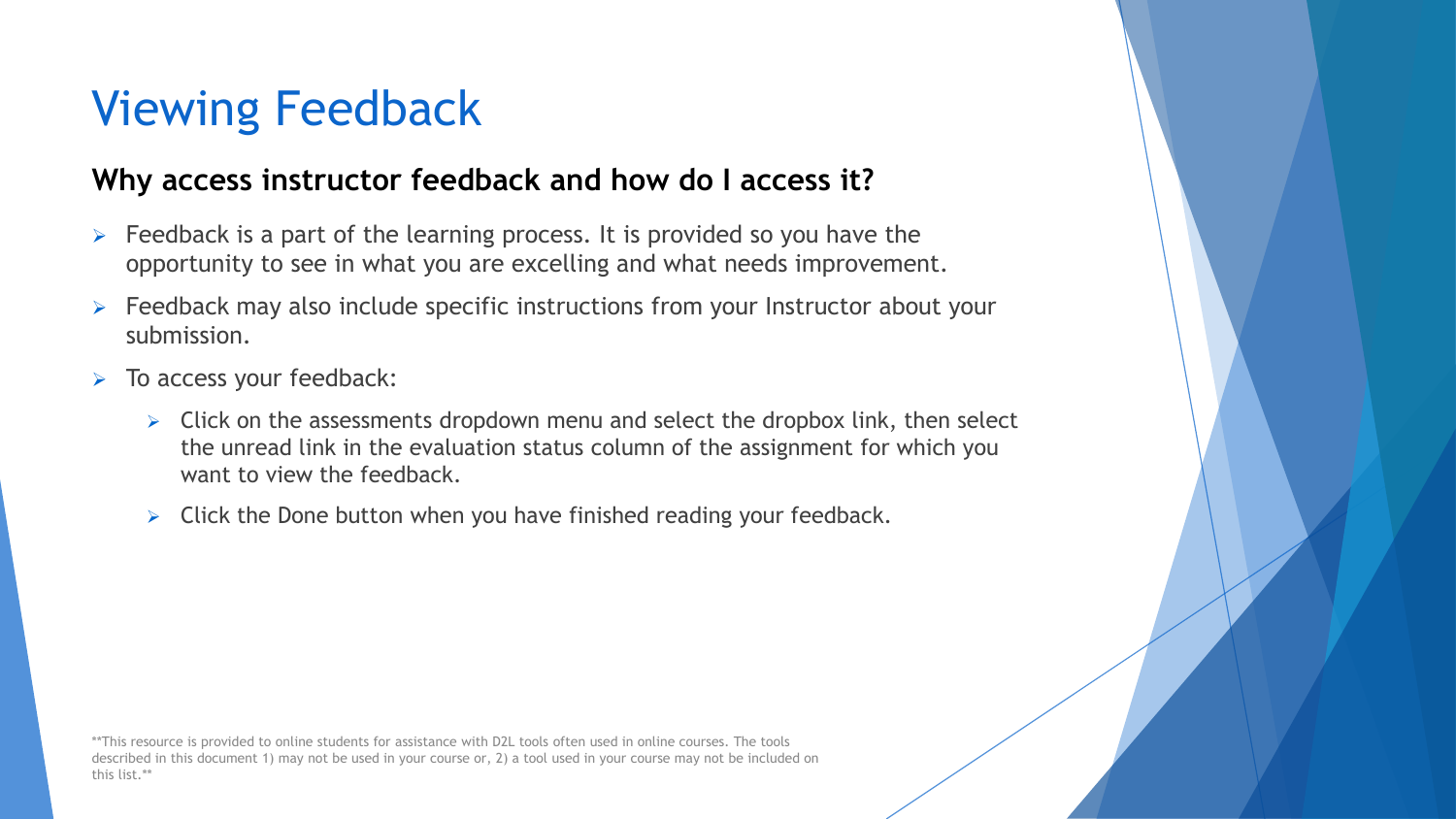## <span id="page-12-0"></span>Pulse – The D2L App

### **Is there an app for D2L**

- ➢ The Brightspace Pulse app helps students to organize and plan for upcoming assignments, view new grade items in real-time, get D2L notifications quickly and track important dates. To get started:
	- ➢ Click [Brightspace Pulse Mobile](https://elearn.mtsu.edu/d2l/eP/presentations/presentation_preview_popup.d2l?presId=147253&pageId=116353&d2l_stateScopes=%7B1%3A%5B%27gridpagenum%27,%27search%27,%27pagenum%27%5D,2%3A%5B%27lcs%27%5D,3%3A%5B%27grid%27,%27pagesize%27,%27htmleditor%27,%27hpg%27%5D%7D&d2l_stateGroups=&d2l_statePageId=3024356&d2l_change=0&ou=6706) and follow the instructions to download the app and select your school.
	- ➢ Once the app has downloaded and you've chosen your school proceed with your D2L login information.